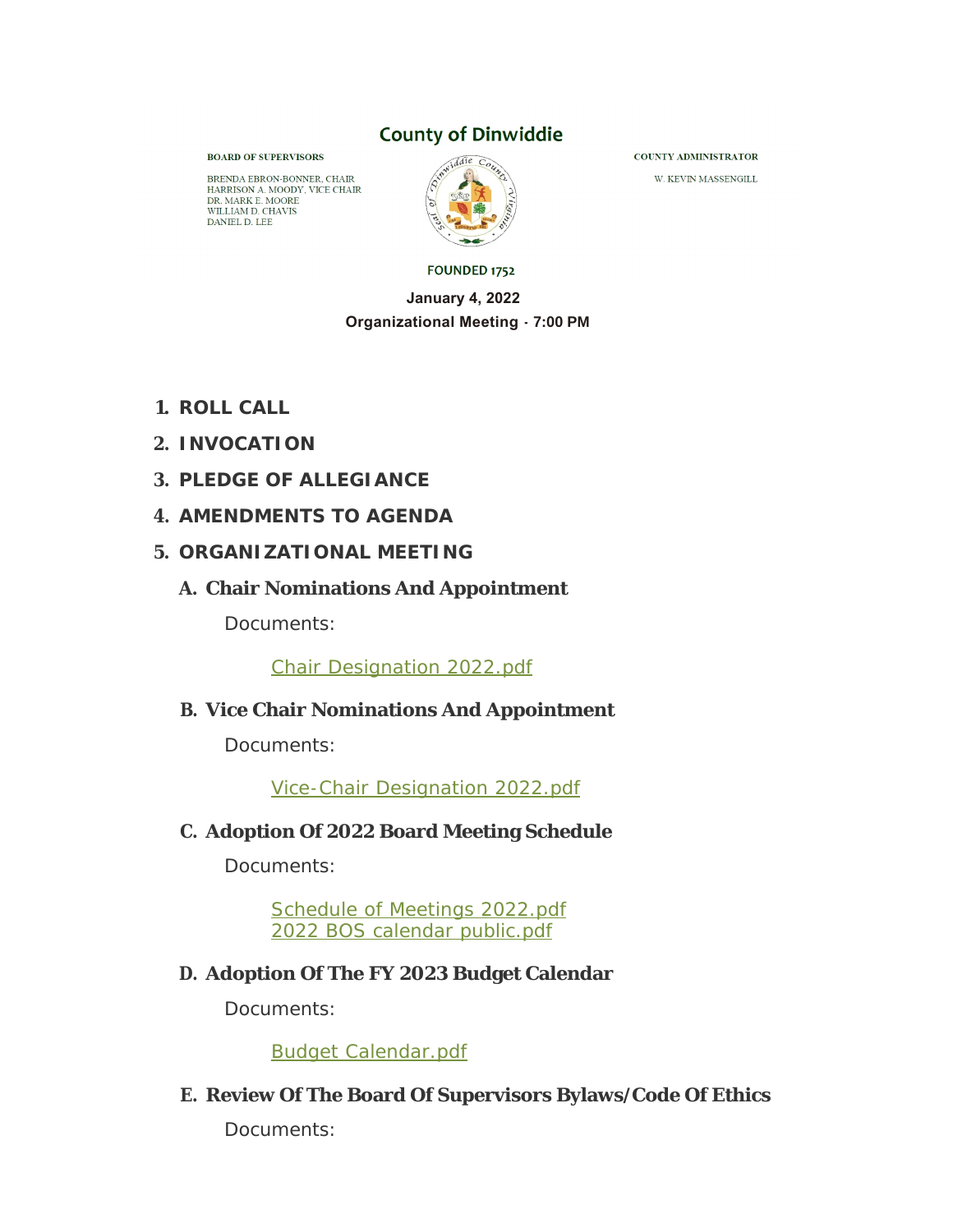### BOS Bylaws 2018.pdf

### **ADJOURNMENT 6.**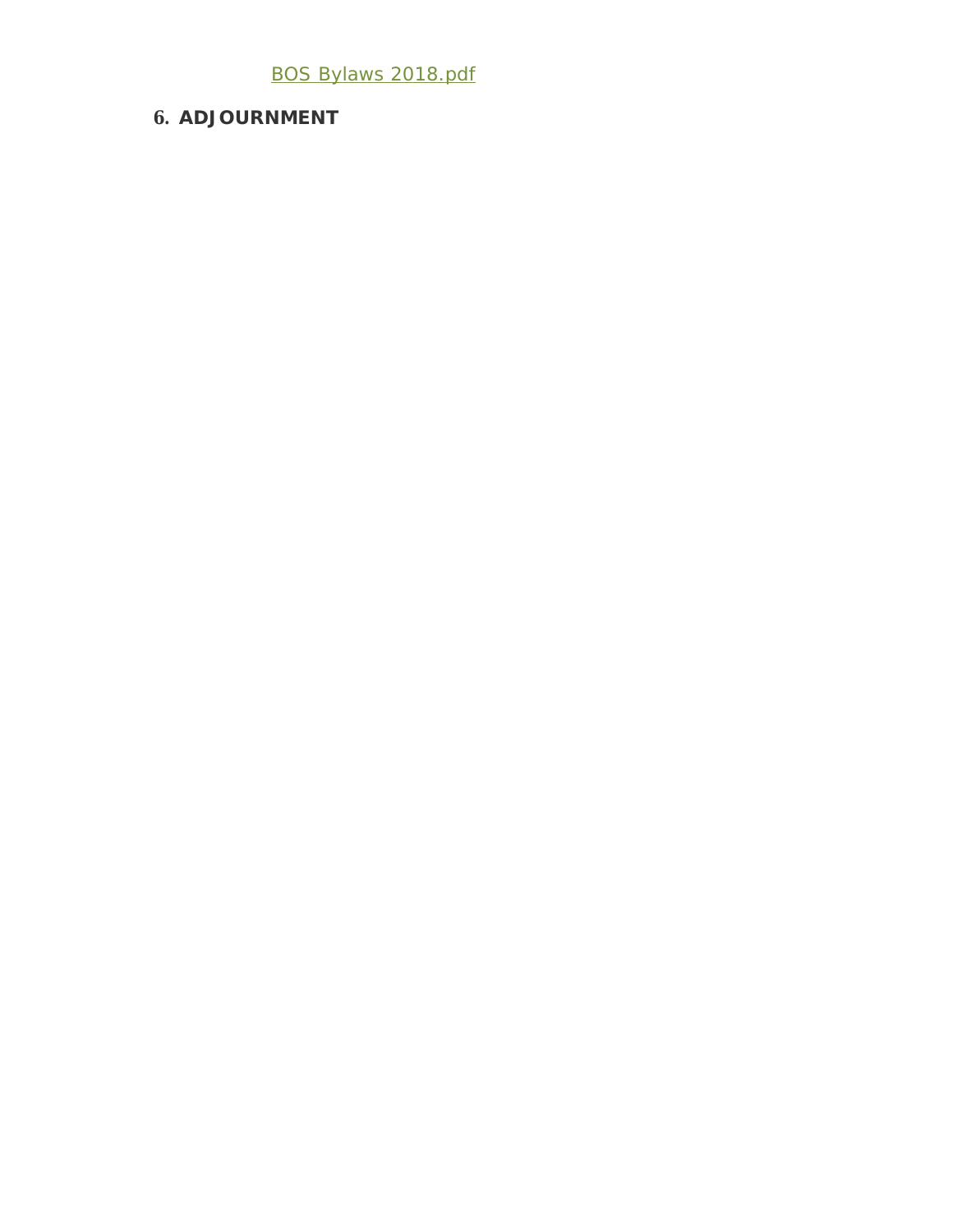

# **Resolution**

### **of the BOARD OF SUPERVISORS OF DINWIDDIE COUNTY, VIRGINIA**

BE IT RESOLVED, by the Board of Supervisors of Dinwiddie County, Virginia that shall be appointed as the Chairperson of the Board of Supervisors of Dinwiddie County, Virginia for the year 2022, or until he or she resigns, is unable to hold office, or until a successor assumes office.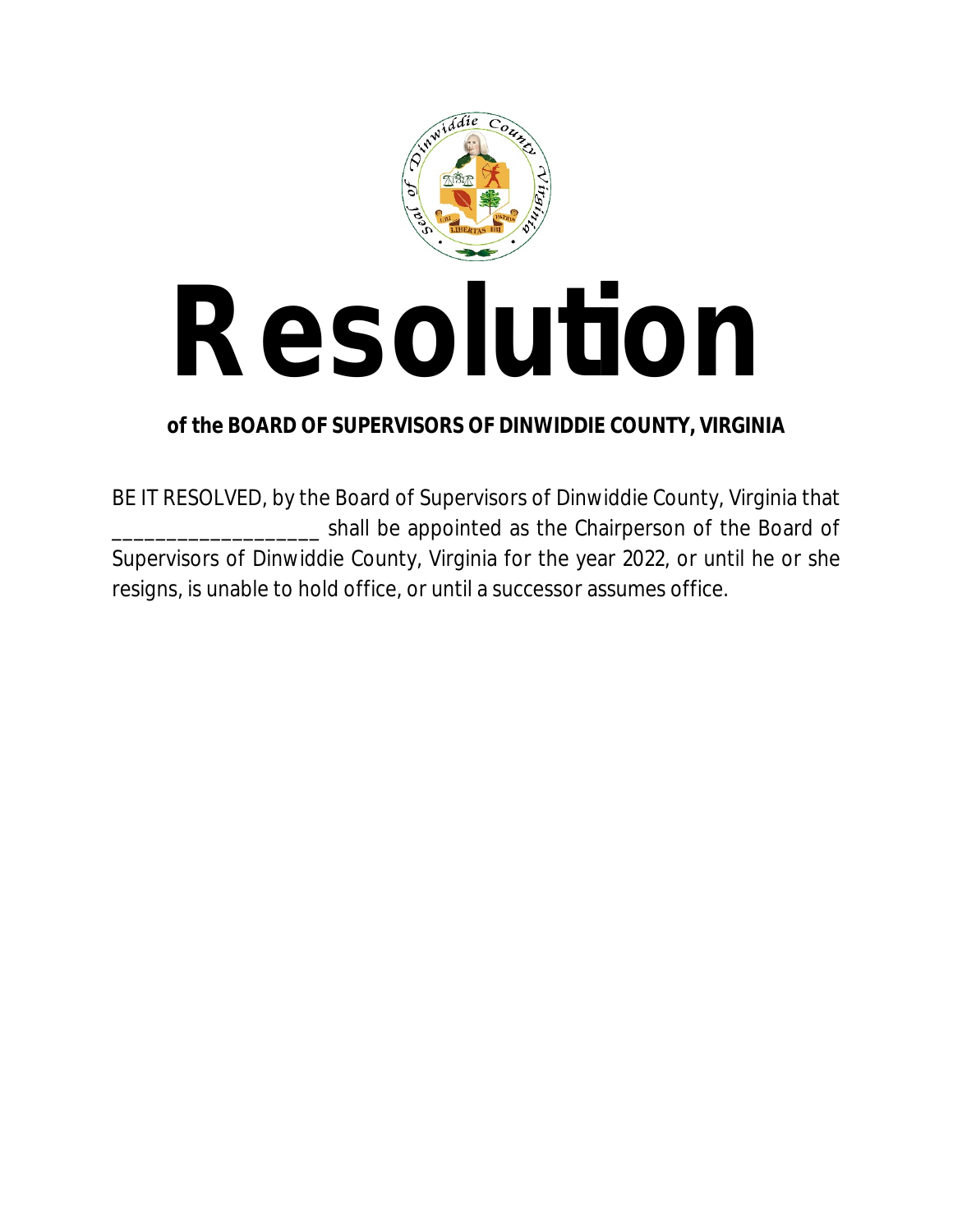

# **Resolution**

### **of the BOARD OF SUPERVISORS OF DINWIDDIE COUNTY, VIRGINIA**

BE IT RESOLVED, by the Board of Supervisors of Dinwiddie County, Virginia that shall be appointed as the Vice-Chairman of the Board of Supervisors of Dinwiddie County, Virginia for the year 2022, or until he or she resigns, is unable to hold office, or until a successor assumes office.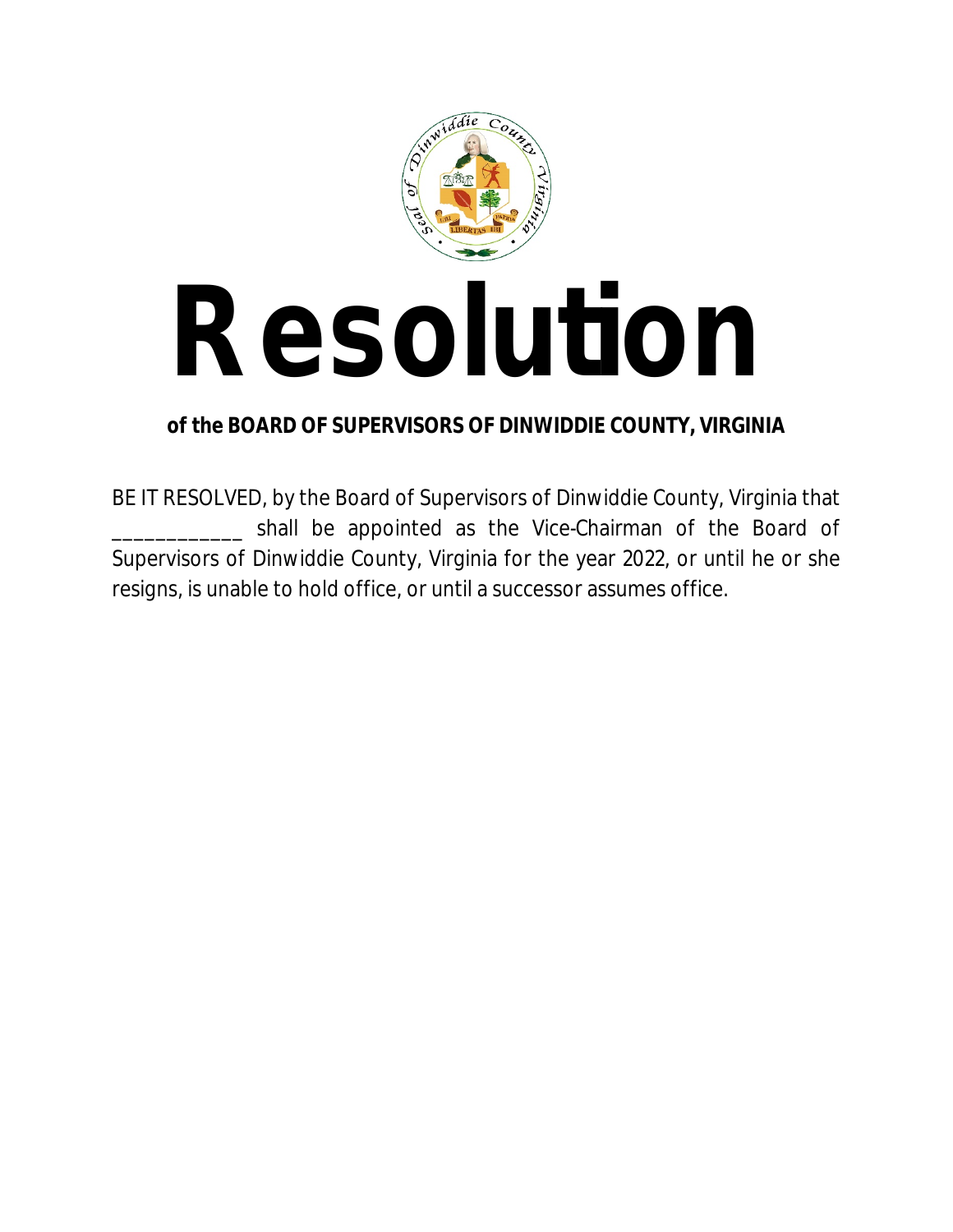

### **of the BOARD OF SUPERVISORS OF DINWIDDIE COUNTY, VIRGINIA**

### **ORGANIZATIONAL MEETING OF THE BOARD OF SUPERVISORS SCHEDULE OF MEETINGS AND DATES FOR 2021**

WHEREAS, the Board of Supervisors of Dinwiddie County, Virginia is required by State Law to organize at the first meeting in January,

NOW THEREFORE BE IT RESOLVED by the Board of Supervisors of Dinwiddie County, Virginia, that the following rules shall apply for the year 2022:

- 1. Regular Meetings of the Board shall be held on the third Tuesday of each month, as shown on the attached 2022 calendar.
- 2. Regular Meetings shall take place in the Board Meeting Room in the Dinwiddie Government Center, 14010 Boydton Plank Road, Dinwiddie, Virginia unless otherwise noted. The Regular Meeting time shall be 3:00 p.m. unless otherwise noted with Public Hearings beginning at 7:00 p.m. unless otherwise noted.
- 3. Workshop Meetings of the Board shall be held on the first Tuesday of each month, as shown on the attached 2022 calendar.
- 4. Should it be necessary to cancel a regular and/or a noticed Board of Supervisors meeting due to weather or other conditions, the meeting shall be continued for seven (7) days to the same time and place.

The regular meeting dates are as follows:

January 18, 2022 February 15, 2022 March 15, 2022 April 19, 2022 May 17, 2022 June 21, 2022 July 19, 2022 August 16, 2022 September 20, 2022 October 18, 2022 November 15, 2022 December 20, 2022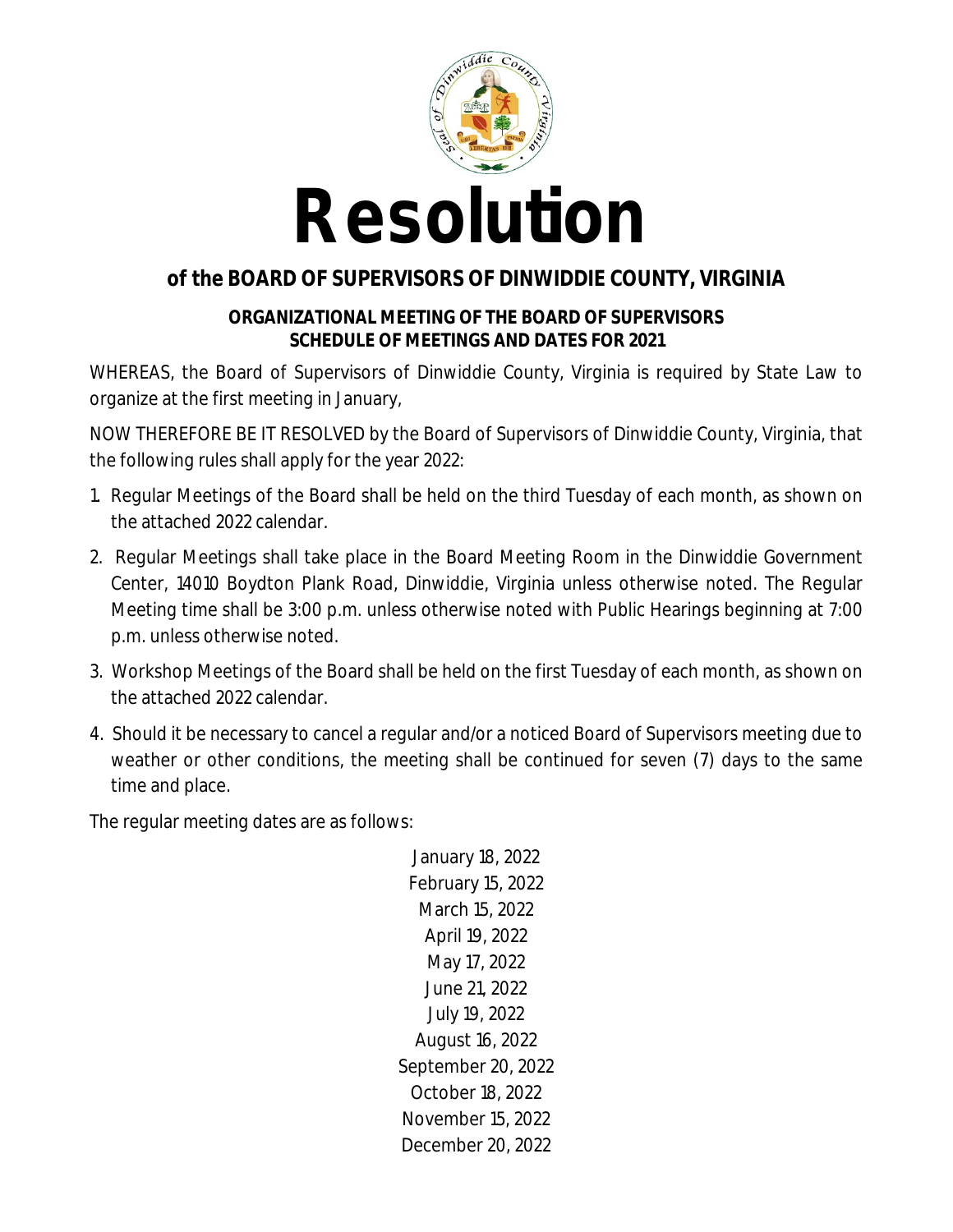| <b>JANUARY</b> |  |  |  |                      |  |   |  |  |  |
|----------------|--|--|--|----------------------|--|---|--|--|--|
|                |  |  |  | S M T W T F S        |  |   |  |  |  |
|                |  |  |  |                      |  | 1 |  |  |  |
|                |  |  |  | 2 3 4 5 6 7 8        |  |   |  |  |  |
|                |  |  |  | 9 10 11 12 13 14 15  |  |   |  |  |  |
|                |  |  |  | 16 17 18 19 20 21 22 |  |   |  |  |  |
|                |  |  |  | 23 24 25 26 27 28 29 |  |   |  |  |  |
| 30 31          |  |  |  |                      |  |   |  |  |  |

| <b>FEBRUARY</b> |  |  |                      |  |  |  |  |  |  |
|-----------------|--|--|----------------------|--|--|--|--|--|--|
|                 |  |  | S M T W T F S        |  |  |  |  |  |  |
|                 |  |  | 1 2 3 4 5            |  |  |  |  |  |  |
|                 |  |  | 6 7 8 9 10 11 12     |  |  |  |  |  |  |
|                 |  |  | 13 14 15 16 17 18 19 |  |  |  |  |  |  |
|                 |  |  | 20 21 22 23 24 25 26 |  |  |  |  |  |  |
| 27 28           |  |  |                      |  |  |  |  |  |  |

| <b>MARCH</b> |  |  |                      |  |  |  |  |  |  |
|--------------|--|--|----------------------|--|--|--|--|--|--|
|              |  |  | S M T W T F S        |  |  |  |  |  |  |
|              |  |  | 1 2 3 4 5            |  |  |  |  |  |  |
|              |  |  | 6 7 8 9 10 11 12     |  |  |  |  |  |  |
|              |  |  | 13 14 15 16 17 18 19 |  |  |  |  |  |  |
|              |  |  | 20 21 22 23 24 25 26 |  |  |  |  |  |  |
|              |  |  | 27 28 29 30 31       |  |  |  |  |  |  |

| APRIL |  |  |  |                                                     |             |  |  |  |
|-------|--|--|--|-----------------------------------------------------|-------------|--|--|--|
|       |  |  |  | S M T W T F S                                       |             |  |  |  |
|       |  |  |  |                                                     | $1 \quad 2$ |  |  |  |
|       |  |  |  | $3 \quad 4 \quad 5 \quad 6 \quad 7 \quad 8 \quad 9$ |             |  |  |  |
|       |  |  |  | 10 11 12 13 14 15 16                                |             |  |  |  |
|       |  |  |  | 17 18 19 20 21 22 23                                |             |  |  |  |
|       |  |  |  | 24  25  26  27  28  29  30                          |             |  |  |  |

| MAY |          |  |  |                             |  |  |  |  |  |
|-----|----------|--|--|-----------------------------|--|--|--|--|--|
|     |          |  |  | S M T W T F S               |  |  |  |  |  |
|     |          |  |  |                             |  |  |  |  |  |
|     |          |  |  | $1 \t2 \t3 \t4 \t5 \t6 \t7$ |  |  |  |  |  |
|     |          |  |  | 8 9 10 11 12 13 14          |  |  |  |  |  |
|     |          |  |  | 15 16 17 18 19 20 21        |  |  |  |  |  |
|     |          |  |  | 22 23 24 25 26 27 28        |  |  |  |  |  |
|     | 29 30 31 |  |  |                             |  |  |  |  |  |

| JUNE                        |  |  |                      |  |  |  |  |  |  |
|-----------------------------|--|--|----------------------|--|--|--|--|--|--|
| S M T W T F S               |  |  |                      |  |  |  |  |  |  |
| $1 \quad 2 \quad 3 \quad 4$ |  |  |                      |  |  |  |  |  |  |
|                             |  |  | 5 6 7 8 9 10 11      |  |  |  |  |  |  |
|                             |  |  | 12 13 14 15 16 17 18 |  |  |  |  |  |  |
|                             |  |  | 19 20 21 22 23 24 25 |  |  |  |  |  |  |
|                             |  |  | 26 27 28 29 30       |  |  |  |  |  |  |

| JULY |  |  |  |                      |  |             |  |  |
|------|--|--|--|----------------------|--|-------------|--|--|
|      |  |  |  | S M T W T F S        |  |             |  |  |
|      |  |  |  |                      |  | $1 \quad 2$ |  |  |
|      |  |  |  | $3$ 4 5 6 7 8 9      |  |             |  |  |
|      |  |  |  | 10 11 12 13 14 15 16 |  |             |  |  |
|      |  |  |  | 17 18 19 20 21 22 23 |  |             |  |  |
|      |  |  |  | 24 25 26 27 28 29 30 |  |             |  |  |
| 31   |  |  |  |                      |  |             |  |  |

| AUGUST |             |  |                      |  |  |  |  |  |
|--------|-------------|--|----------------------|--|--|--|--|--|
|        |             |  | S M T W T F S        |  |  |  |  |  |
|        |             |  | 1 2 3 4 5 6          |  |  |  |  |  |
|        |             |  | 7 8 9 10 11 12 13    |  |  |  |  |  |
|        |             |  | 14 15 16 17 18 19 20 |  |  |  |  |  |
|        |             |  | 21 22 23 24 25 26 27 |  |  |  |  |  |
|        | 28 29 30 31 |  |                      |  |  |  |  |  |

| <b>SEPTEMBER</b> |  |  |  |                      |                     |  |  |  |  |
|------------------|--|--|--|----------------------|---------------------|--|--|--|--|
|                  |  |  |  | S M T W T F S        |                     |  |  |  |  |
|                  |  |  |  |                      | $1 \quad 2 \quad 3$ |  |  |  |  |
|                  |  |  |  | 4 5 6 7 8 9 10       |                     |  |  |  |  |
|                  |  |  |  | 11 12 13 14 15 16 17 |                     |  |  |  |  |
|                  |  |  |  | 18 19 20 21 22 23 24 |                     |  |  |  |  |
|                  |  |  |  | 25 26 27 28 29 30    |                     |  |  |  |  |

| OCTOBER |  |  |  |                      |  |   |  |  |  |
|---------|--|--|--|----------------------|--|---|--|--|--|
|         |  |  |  | S M T W T F S        |  |   |  |  |  |
|         |  |  |  |                      |  | 1 |  |  |  |
|         |  |  |  | 2 3 4 5 6 7 8        |  |   |  |  |  |
|         |  |  |  | 9 10 11 12 13 14 15  |  |   |  |  |  |
|         |  |  |  | 16 17 18 19 20 21 22 |  |   |  |  |  |
|         |  |  |  | 23 24 25 26 27 28 29 |  |   |  |  |  |
| 30 31   |  |  |  |                      |  |   |  |  |  |

| NOVEMBER |             |  |                      |  |  |  |  |  |  |
|----------|-------------|--|----------------------|--|--|--|--|--|--|
|          |             |  | S M T W T F S        |  |  |  |  |  |  |
|          |             |  | 1 2 3 4 5            |  |  |  |  |  |  |
|          |             |  | $6$ 7 8 9 10 11 12   |  |  |  |  |  |  |
|          |             |  | 13 14 15 16 17 18 19 |  |  |  |  |  |  |
|          |             |  | 20 21 22 23 24 25 26 |  |  |  |  |  |  |
|          | 27 28 29 30 |  |                      |  |  |  |  |  |  |



| <b>DECEMBER</b> |  |  |  |                      |                     |  |  |  |
|-----------------|--|--|--|----------------------|---------------------|--|--|--|
|                 |  |  |  | S M T W T F S        |                     |  |  |  |
|                 |  |  |  |                      | $1 \quad 2 \quad 3$ |  |  |  |
|                 |  |  |  | 4 5 6 7 8 9 10       |                     |  |  |  |
|                 |  |  |  | 11 12 13 14 15 16 17 |                     |  |  |  |
|                 |  |  |  | 18 19 20 21 22 23 24 |                     |  |  |  |
|                 |  |  |  | 25 26 27 28 29 30 31 |                     |  |  |  |

**COUNTY OF DINWIDDIE BOARD OF SUPERVISORS 2022 SCHEDULE OF PUBLIC MEETINGS**

**Unless otherwise noticed:**

**WORKSHOP MEETINGS , shown in BLUE, are held on the FIRST TUESDAY of every month at 4:00 PM**

**LOCATION: TRAINING ROOM Dinwiddie Government Center 14010 Boydton Plank Road Dinwiddie, Virginia 23841**

**&**

**REGULAR MEETINGS, shown in RED, are held on the THIRD TUESDAY of every month at 3:00 PM, with PUBLIC HEARINGS beginning at 7:00 PM.**

**LOCATION: BOARD MEETING ROOM Dinwiddie Government Center 14010 Boydton Plank Road Dinwiddie, Virginia 23841**

**If a regular or advertised meeting is canceled due to weather**

**or other conditions, it shall be continued for 7 days to the same time and place.**

**Mailing address: P. O. Drawer 70 Dinwiddie, Virginia 23841**

**Telephone: (804) 469-4500**

**Note: The ORGANIZATIONAL MEETING for 2022 will be held on January 3, 2023 at 7:00 p.m.**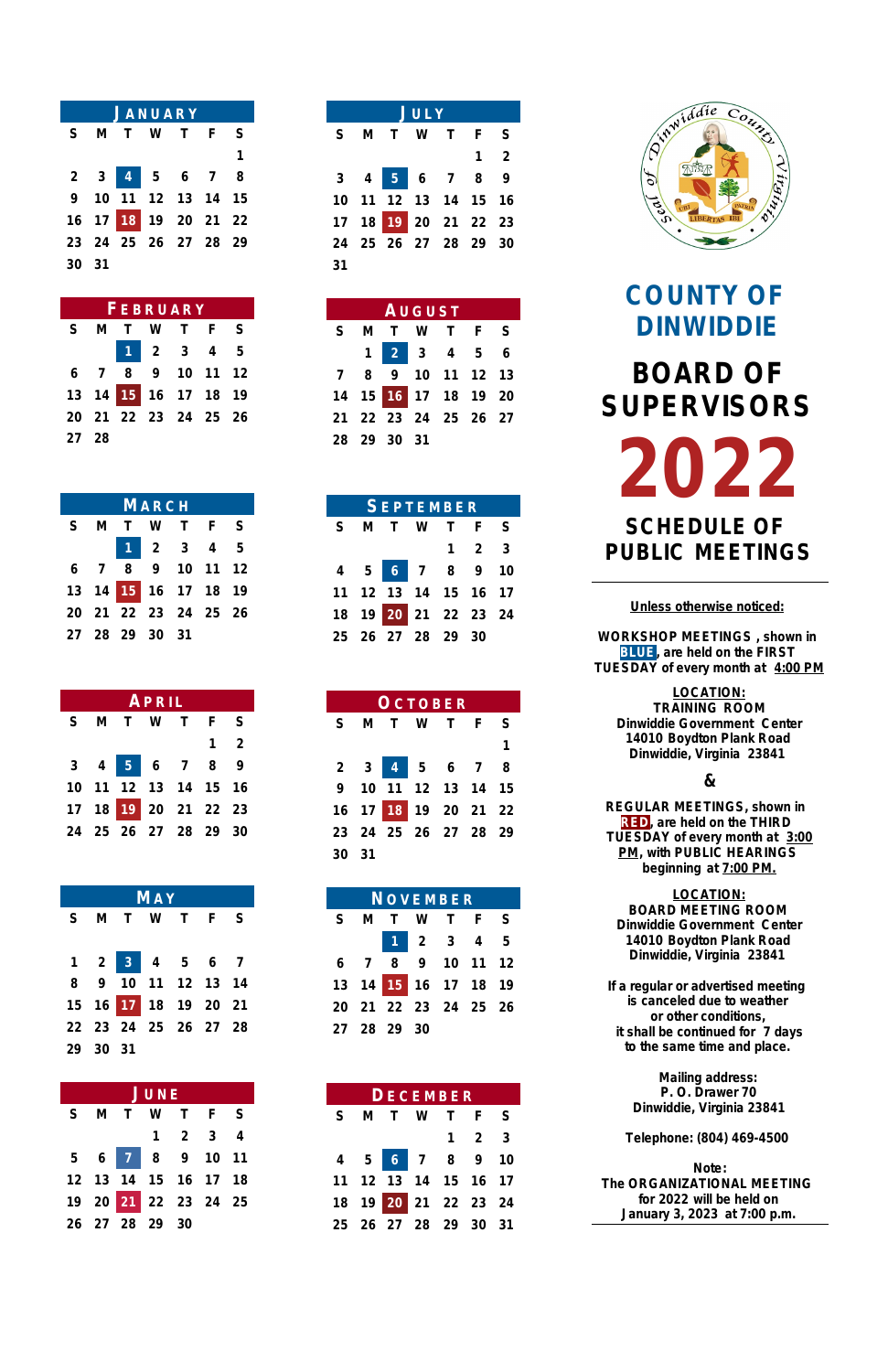### Dinwiddie County<br>FY 2023 Proposed Budget Calendar

 $\bar{\nu}_\mathrm{c}$ 

 $\overline{u}$ 

| December 13   | Department Manager Meeting: Overview of FY 2023 Budget Packets                                    |
|---------------|---------------------------------------------------------------------------------------------------|
| January 4     | Board of Supervisors Budget Calendar Approval                                                     |
| January 7     | Departments and Outside Agencies Budget Requests Due to Administration                            |
| January-March | Administration Review of Expenditure Requests and Development of Revenue Projections              |
| January-April | CIP Committee FY 2023-2032 Work Sessions                                                          |
| February 1    | Board of Supervisors Advance - tentative date                                                     |
| February 7-11 | Department Request Reviews with Administration & Managers                                         |
| February 15   | Board of Supervisors Operating Budget Work Session                                                |
| March 8       | Joint Board of Supervisors/School Board Budget Work Session                                       |
| March 9-11    | Board of Supervisors Operating Budget Work Session                                                |
| March 15      | Board of Supervisors Regular Meeting: Tax Rates for Advertisement, Health Insurance<br>Resolution |
| March 17      | Complete Tax Rates Advertisement                                                                  |
| March 20 & 27 | <b>Run Tax Rates Advertisement</b>                                                                |
| March 29      | Tax Rates Public Hearing and Resolution Adoption                                                  |
| April 5       | Board of Supervisors Budget Work Session: Operational Expenditures/CIP                            |
| April 6       | Planning Commission: CIP Review                                                                   |
| April 7       | Complete Budget/CIP Advertisement                                                                 |
| April 10 & 17 | Run Advertisements for Tax Rates and Budget/CIP Public Hearing                                    |
| April 19      | Public Hearing for Budget/CIP                                                                     |
| May 3         | Adoption of Budget/CIP Resolutions                                                                |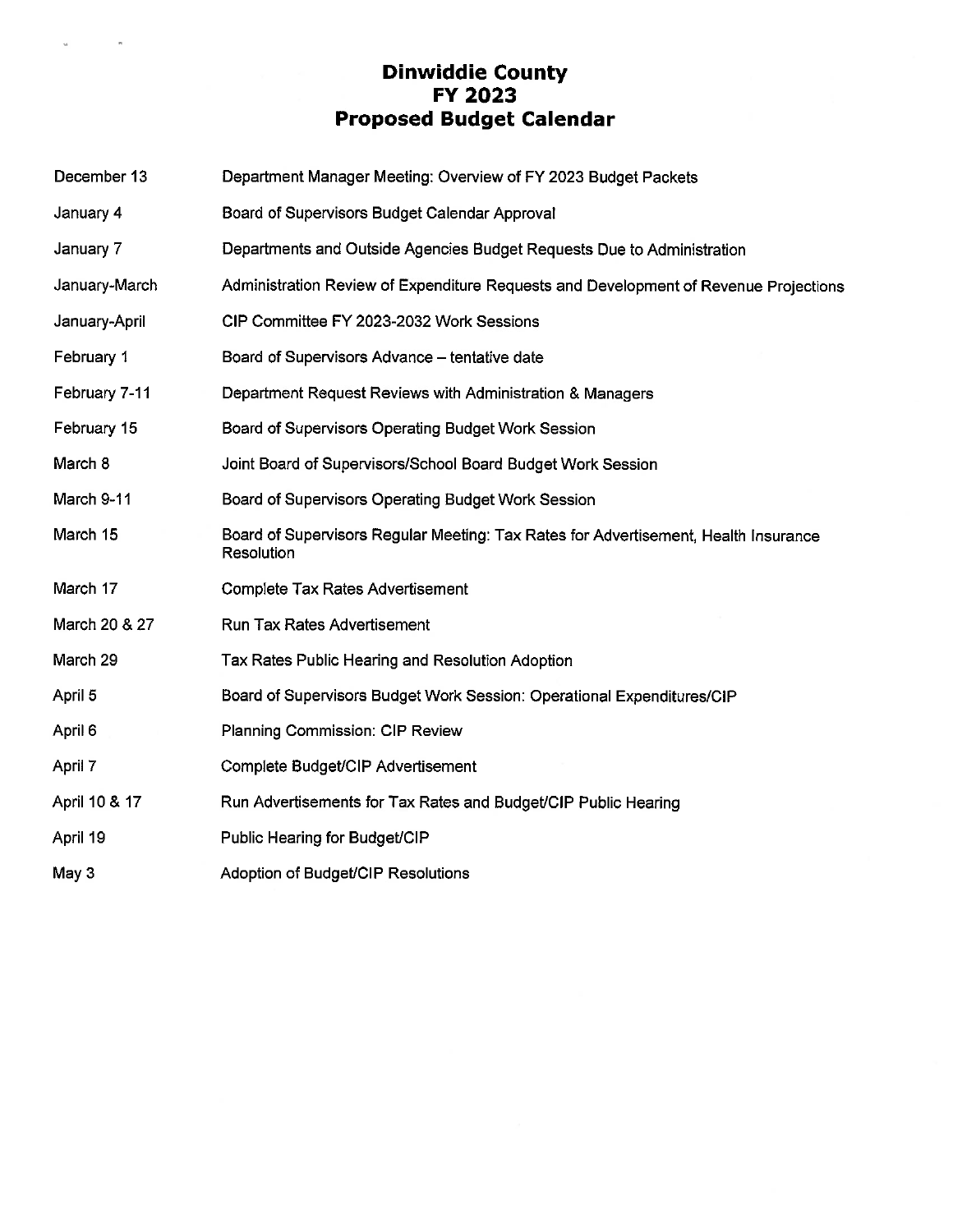

# **BYLAWS**

## **County of Dinwiddie Board of Supervisors**

**Revised: January 3, 2018**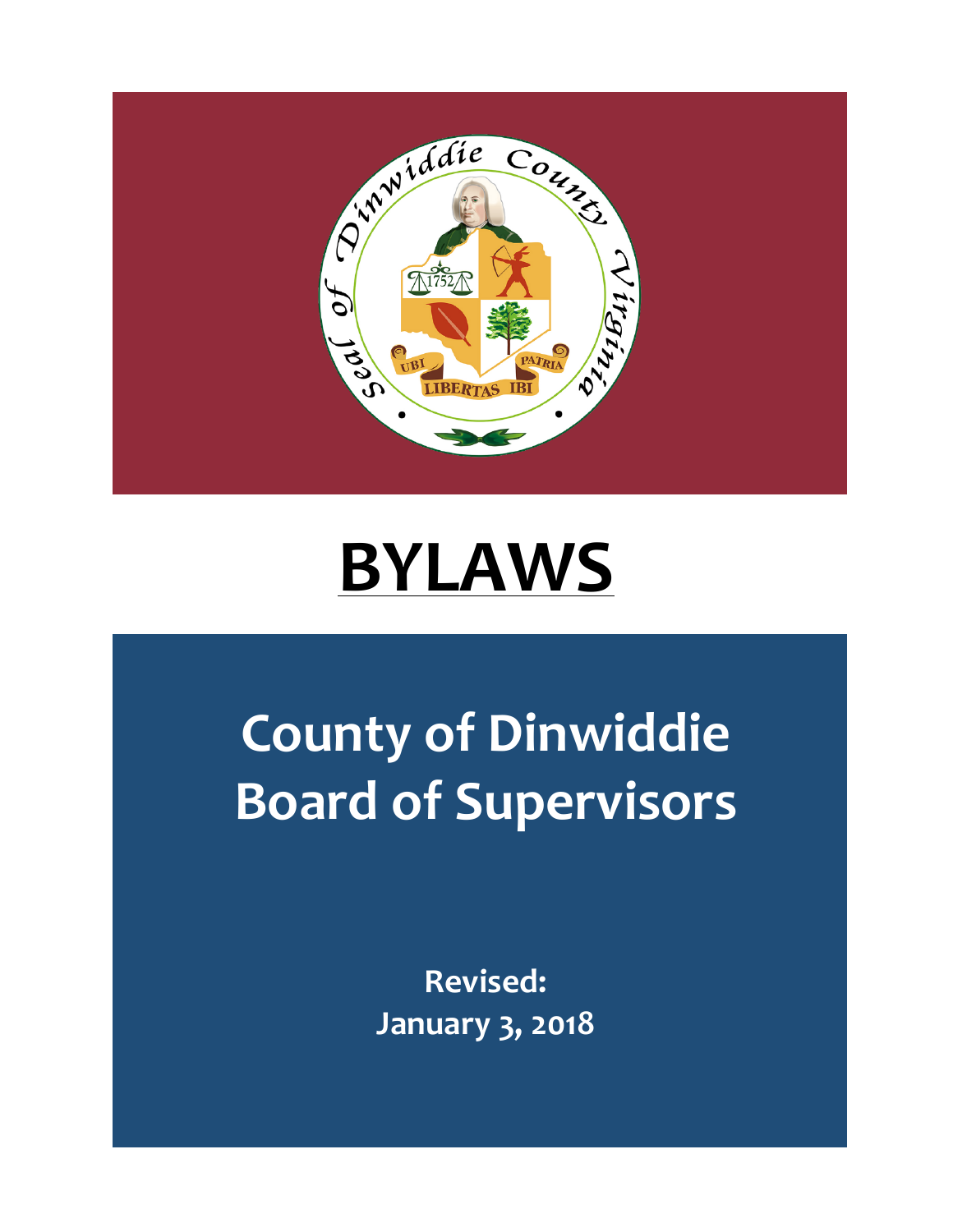## **BYLAWS**

### **County of Dinwiddie Board of Supervisors**

*Adopted March 16, 2004 Revised February 6, 2006 Revised March 21, 2006 Revised June 20, 2006 Revised December 19, 2006 Revised January 3, 2018*

### **ARTICLE I OFFICERS AND THEIR SELECTION**

- A. The Officers of the Board of Supervisors shall consist of a Chairman and Vice Chairman, each of whom shall serve for a term of one (1) year.
- B. Nomination of Officers shall be made from the Board at the first meeting of each calendar year. Election of Officers shall follow immediately.

### **ARTICLE II DUTIES OF OFFICERS**

- A. The Chairman shall:
	- (1) Preside at all meetings;
	- (2) Work closely with the County Administrator on day to day matters, approve appropriate financial documents*,* and approve the agenda for all meetings;
	- (3) Serve on all standing committees of the Board;
	- (4) Carry out such other duties as assigned by the Board.
- B. The Vice-Chairman shall act in the absence or inability of the Chairman to act.

### **ARTICLE III AGENDA PREPARATION POLICY**

A. The County Administrator shall prepare an agenda for each regular meeting of the Board of Supervisors. Supervisors, staff, and others may submit to the County Administrator items for the agenda at any time prior to Noon Wednesday preceding the regular meeting to which such item relates. Emergency Items will be added as an amendment to the agenda.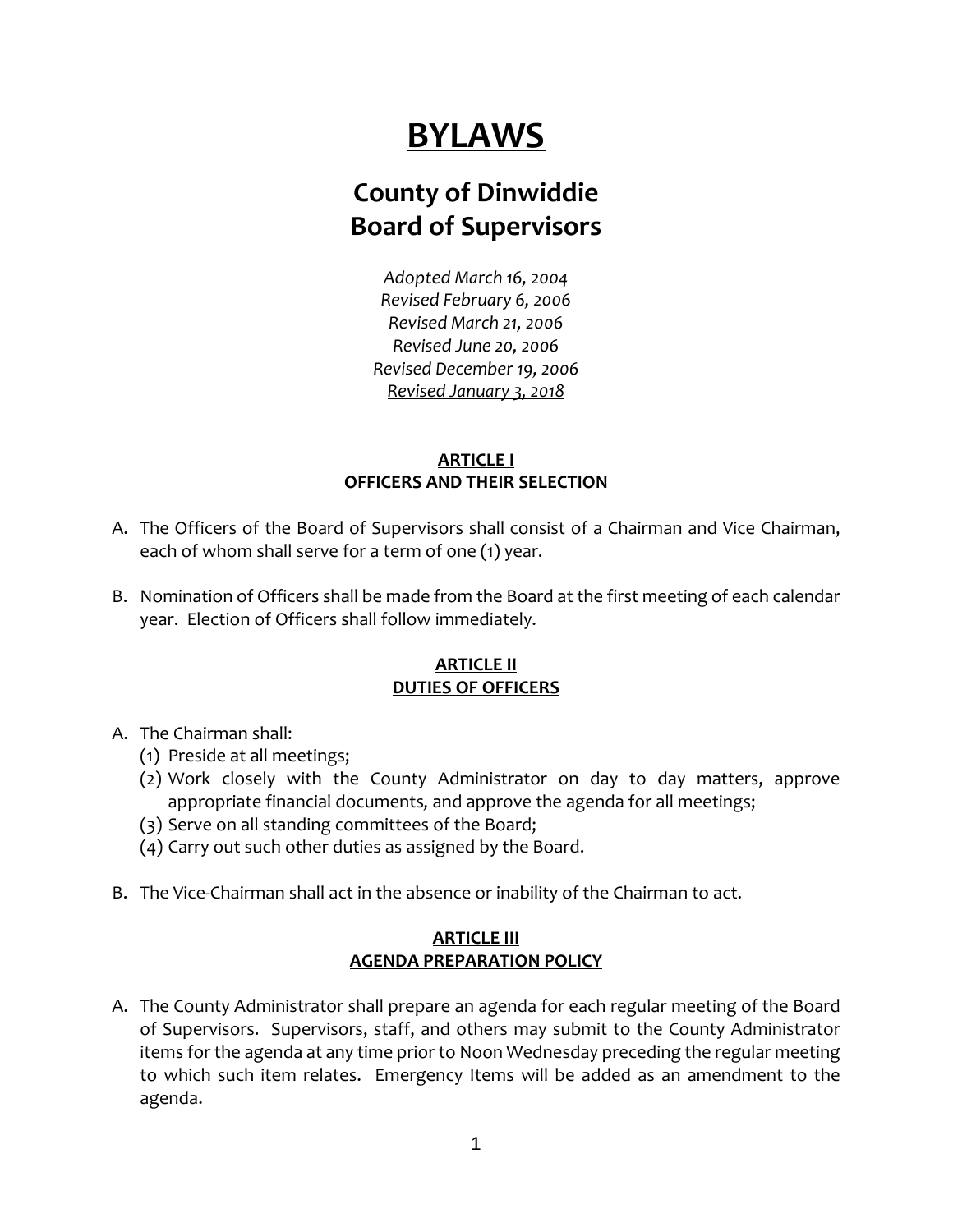B. Copies of the agenda shall be made available at the office of the County Administrator for each Supervisor and for members of the News Media serving the County and the public not later than close of business on Friday preceding the meeting to which it relates**.**

### **ARTICLE IV MEETINGS**

- A. The time and place of Board Meetings shall be set from time to time by resolution of the Board in conformance with State Law. The regular meeting schedule shall be set at the organizational meeting held in January each year.
- B. Minutes from the previous meeting shall be delivered to the Board members with the agenda prior to the next meeting. Unless requested by a Board member, the minutes will not be read and will be approved upon motion and vote of the Board.
- C. Order of Business
	- (1) Commencement of Meetings:

At the time established in accordance with Article IV (A) of these By-Laws for the commencement of regular meetings or at the hour specified for continued or special meetings, the Chairman shall call the meeting to order and shall direct the clerk to note the absence of any Board members by roll call. A quorum shall be required for commencement of any meeting.

(2) Agenda:

An agenda shall be prepared by the County Administrator in accordance with Article III under these By-laws. The proposed agenda shall be adopted by the Board at each meeting. Should the chairman or any member of the Board have a matter which he or she feels needs to be brought to the attention of the Board but which is not on the agenda, or if there is an amendment to the order of the agenda, he or she may make a motion that an addition or amendment be made to the agenda. Such amended agenda must be approved by a majority of the Board members present.

D. Quorum and Method of Voting

A majority of the members of the Board of Supervisors shall constitute a quorum of the Board. All questions submitted to the Board for decision shall be determined by a *viva voce* vote of a majority of the supervisors voting on any such questions, unless otherwise provided by law. The name of each member voting and how he or she voted must be recorded.

- E. Procedure for Roll Call of Board Members
	- (1) The Chairman of the Board of Supervisors shall cast the last vote.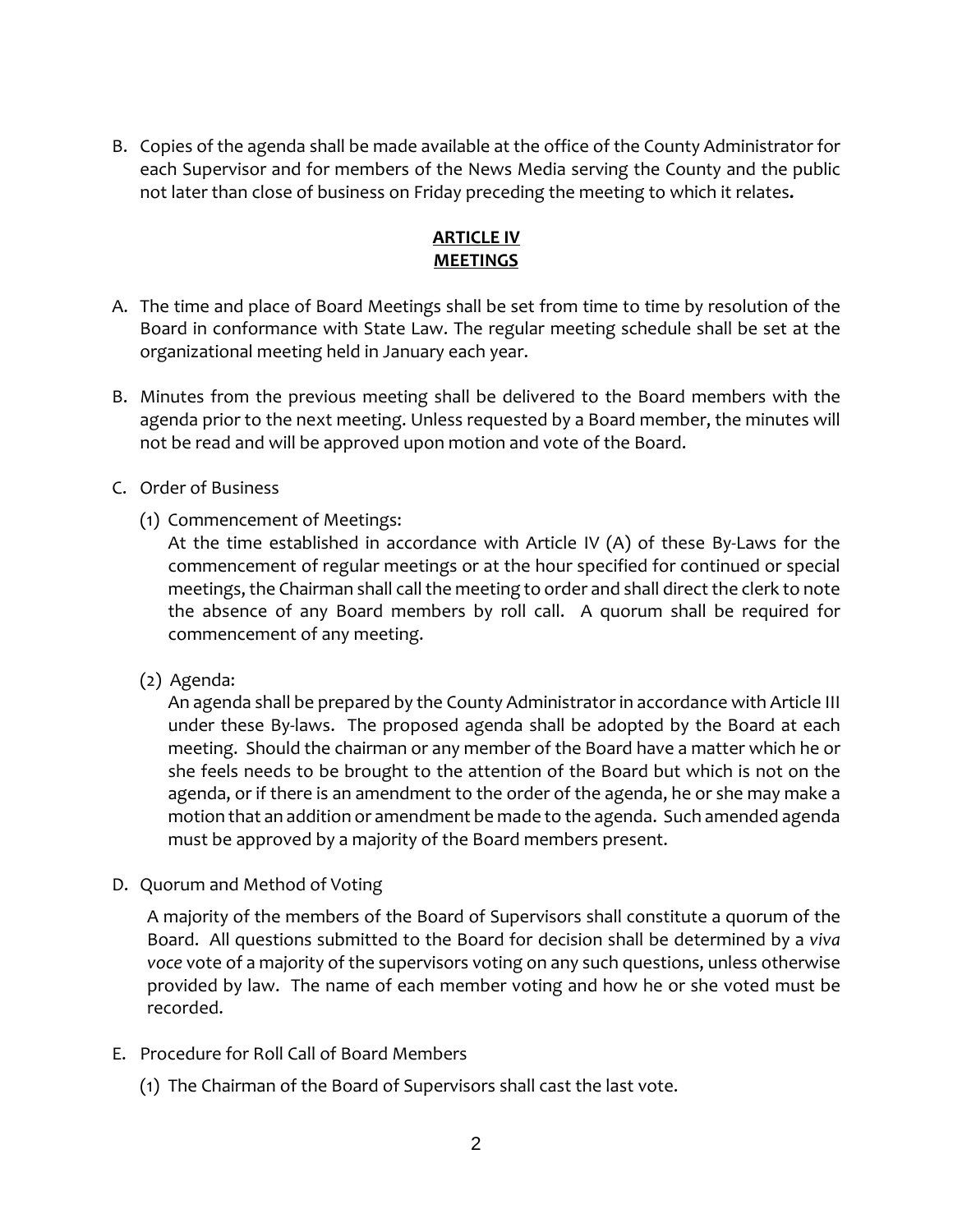- (2) The Members of the Board of Supervisors shall cast votes in district order on a rotating basis per meeting.
- (3) The Chairman/Clerk shall restate all motions before a vote is taken and the result of the vote shall be announced following each vote.
- F. General Rules of Procedure

The Board's Parliamentary Procedures shall be Robert's Rules of Order, Newly Revised, 10th edition, specifically to include Section 49, *Conduct of Business in Boards,* pages 469 – 471, in all matters not covered by the Board's bylaws, to the extent compatible with law and the historical practices of the Board. The County Attorney, or his or her designee, shall act as Parliamentarian to the Board. Any questions involving the interpretation or application of Robert's Rules shall be addressed to the County Attorney. The Board may amend, by Resolution, the rules as it deems appropriate. The following rules shall apply:

- (1) Members are not required to obtain the floor before making motions or speaking, which they can do while seated.
- (2) Motions need not be seconded. If a motion is not seconded, the Chairman shall decide if a vote is taken on the motion or if a motion is dead.
- (3) There is no limit to the number of times a member can speak to a question, and motions to close or limit debate generally should not be entertained.
- (4) Informal discussion of a subject is permitted while no motion is pending.
- (5) The Chairman can speak in discussion without leaving the chair, can vote on all questions, but can not make motions unless by consent of a majority of Board members present.
- (6) No Board member is required to vote on any issue.

If any Board member determines, prior to the calling of any issue before the Board, that he, because of conflict or otherwise, will abstain from voting on such issue, he shall announce such intention at the time the issue comes before the Board and shall not participate in the discussion on such issue or question.

An abstention shall be counted for the purpose of determining a quorum. An abstention defeats a motion requiring a unanimous vote.

(7) In the incidence of a tie vote the issue voted upon by the Board is dead and therefore voted down.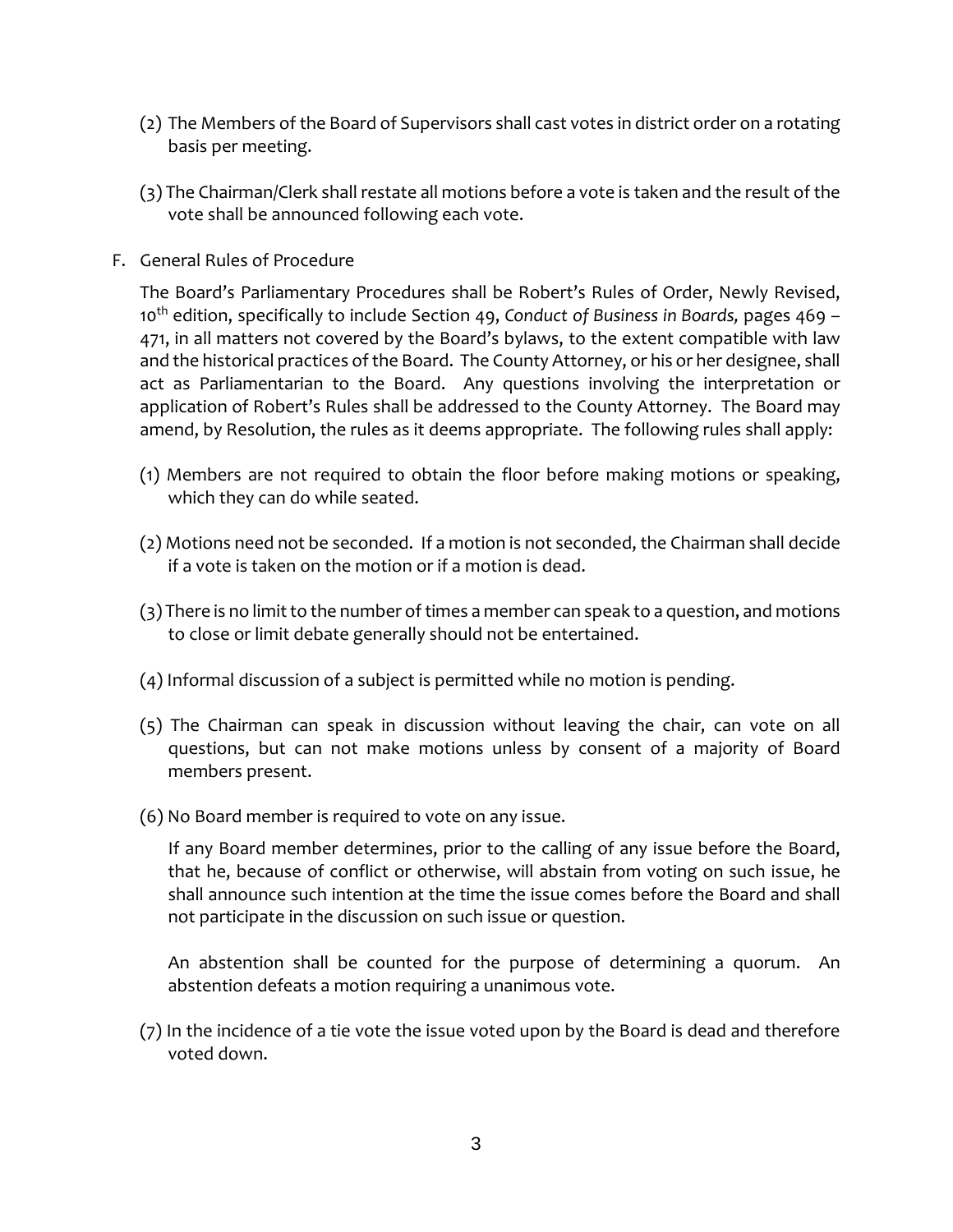- (8) Only Board members and the Parliamentarian shall have standing to raise noncompliance with these General Rules of Procedure, and only during the current meeting at the time of violation. Failure of the Board to comply with these General Rules of Procedure shall not invalidate any action taken by the Board.
- G. Member Absenting Himself from Meeting Prior to Adjournment

After the name of any member of the Board has been recorded as present at any meeting of the Board, he shall not absent himself from the remainder of the meeting prior to adjournment unless by consent of the Board.

H. Board to Sit with Open Doors

The Board of Supervisors shall sit with open doors and all persons conducting themselves in an orderly manner may attend the meetings; however, the Board may hold closed sessions as permitted by law and when deemed necessary by a majority vote of the Board.

The consent agenda shall be introduced by a motion "to approve", and shall be considered by the Board as a single item. There shall be no debate or discussion by any member of the Board regarding any item on the consent agenda. The Clerk or his/her designee shall provide a brief written summary or memo on each item included in the consent agenda. Upon request of any Board member who wishes to question or discuss an item, that item shall be removed from the Consent Agenda. This item shall be transferred onto the agenda for consideration.

I. Citizen Comment Period

Rules for Citizen Comment Period:

To ensure that the affairs of the Board and its committees may be conducted in an orderly manner, to ensure that all persons desiring to address the Board on matters pertinent to it are afforded an opportunity to do so, to permit persons in attendance to observe and hear the proceedings of the Board without distraction, and to permit to the fullest extent the Board to conduct County business with minimal disruption, the following rules are established.

- (1) Each person desiring to speak must sign up in advance of the opening of the Citizens' Comment period on the agenda.
- (2) Each speaker shall be limited to a period of three minutes per comment period; when two minutes have passed the speaker will be reminded that there is one minute remaining.
- (3) Speakers who have signed up may use their allotted time only for themselves and may not donate their time to other speakers.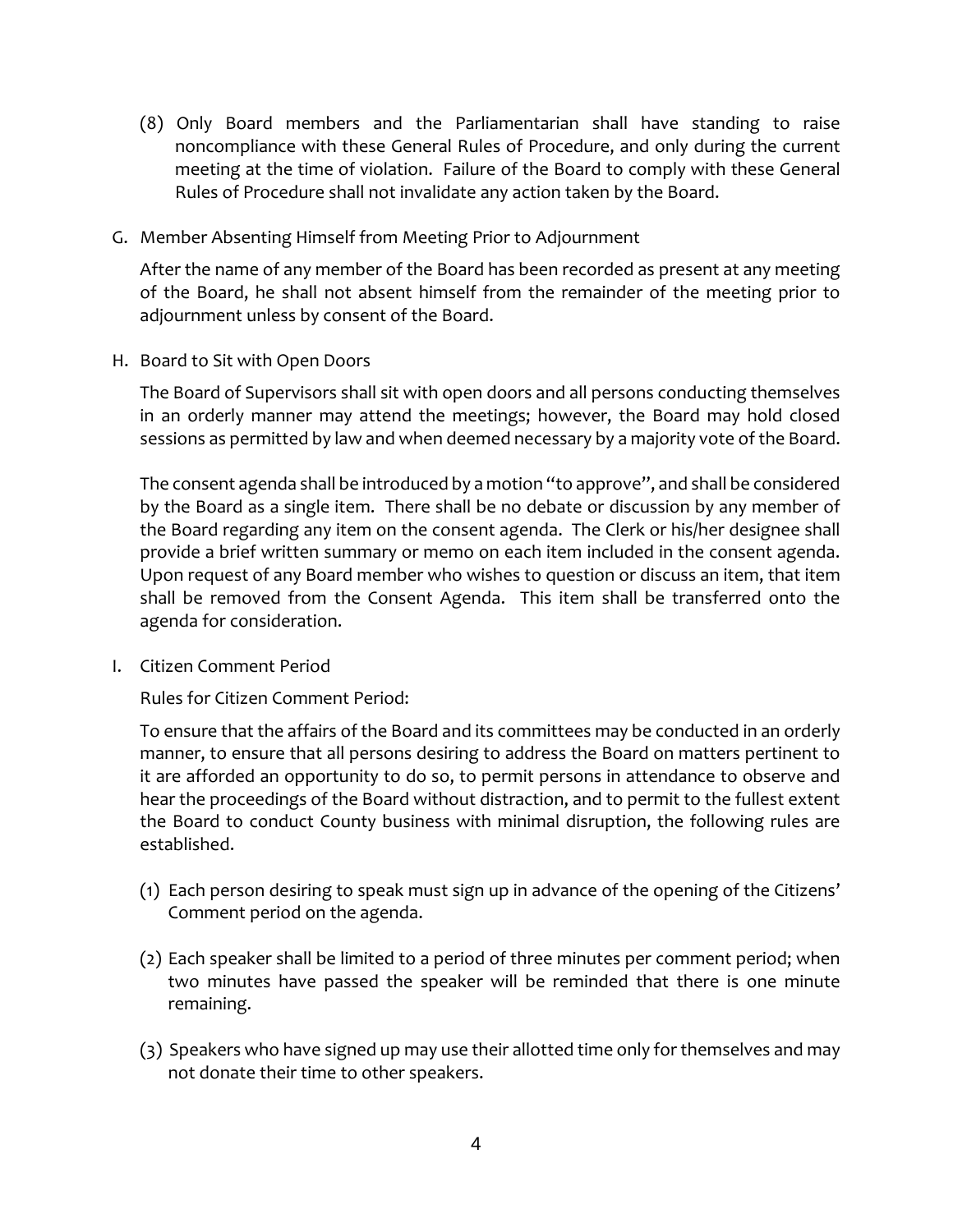- (4) Speakers will not be permitted to use audiovisual materials or other visual displays, but may present written and photographic materials to the Board members.
- (5) Comments must be confined to matters germane to the business of the Board of Supervisors and shall not be cumulative or repetitive.
- (6) Speakers should address the Board with decorum loud, boisterous, and disruptive behavior, obscenity, and vulgarity should be avoided as well as other words or acts tending to evoke violence or deemed to be a breach of the peace.
- (7) The Citizens' Comment period is not intended to be a question and answer period or time for dialogue with County officials. Questions which are raised during a comment period may at the discretion of the Board be responded to by County officials after sufficient time for appropriate investigation.
- (8) Speakers shall remain at the podium while addressing the Board.
- (9) Speakers shall not be interrupted by audience comments, calls/whistles, laughter, or other gestures. Individuals in the audience who do not abide by this policy after a warning will be asked to leave the meeting.
- (10) Expressive activities including, but not limited to, petitioning, picketing, displaying signs and posters, solicitation, demonstrating, pamphlet distribution, and conducting polls shall not be permitted within the Administration Building or in any other building that the Board is meeting.

These rules do not preclude persons from delivering to the Board or its Clerk written materials including reports, statements, exhibits, letters, or signed petitions or to prohibit persons from presenting oral or written comments on any subject germane to the business of the Board to individual Board members or to the Board through its Clerk outside the context of the public meeting.

J. Agenda Item Procedure

The following guidelines shall be followed for comment addressed to specific agenda items:

(1) In order to prevent obvious questions from consuming Board Meeting time, the Chairman and/or designated person(s) will give a brief explanation of each agenda item prior to opening the floor for citizens' comments.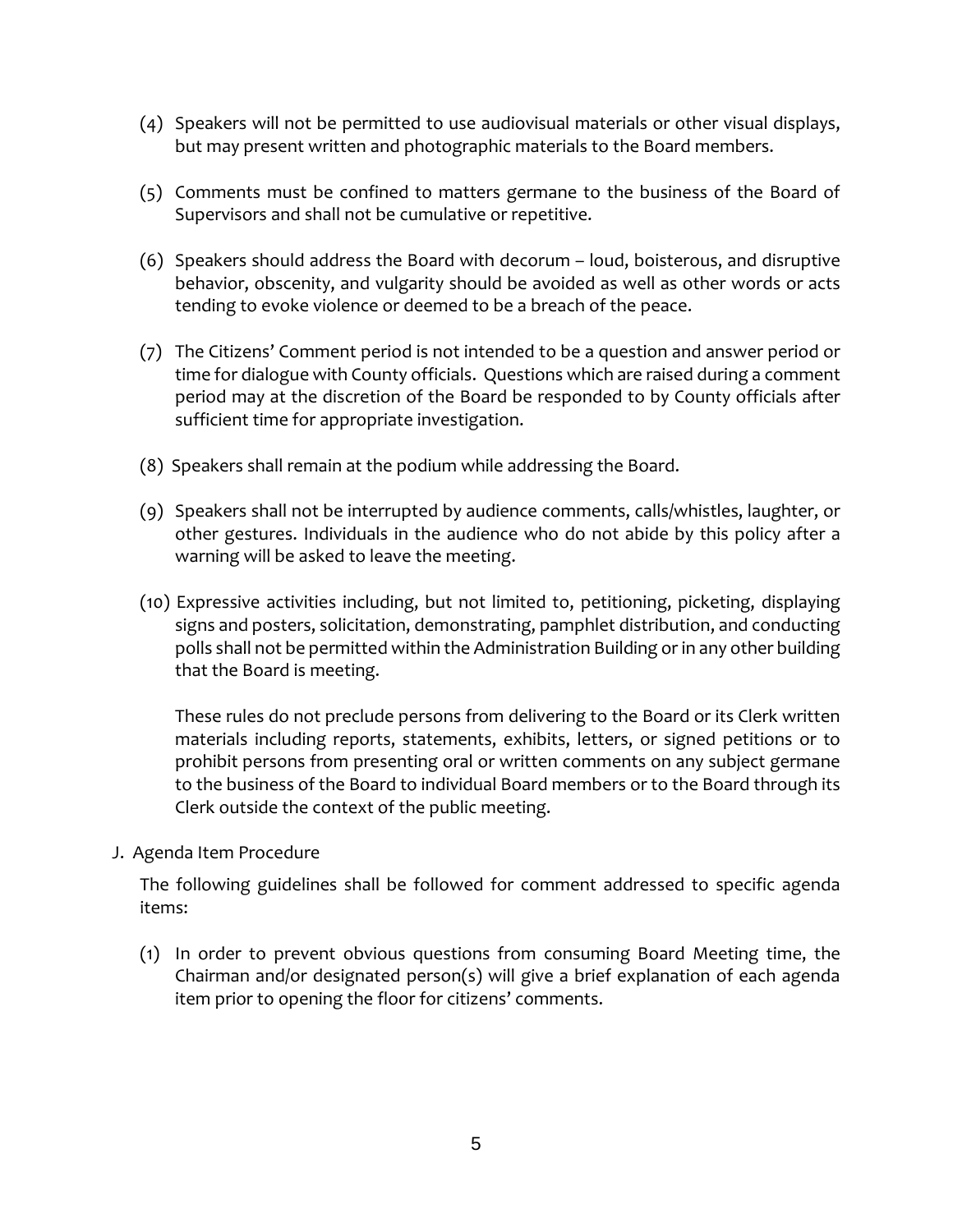#### **ARTICLE V PROCEDURE FOR DEALING WITH ITEMS NOT ON THE AGENDA**

- A. All matters not on the agenda must be raised during citizens comment period. Any matter not on the agenda shall not be considered unless approved for consideration by the majority of the Board present in accordance with Article IV, C (2).
- B. For any special meeting, the business to be discussed shall be stated in the call for such meeting. The Chairman or Administrator shall prepare a written agenda listing all items to be considered for every special meeting. No other business shall be discussed or acted upon unless approved for consideration by the majority of the Board present in accordance with Article IV, C (2).

### **ARTICLE VI PUBLIC HEARINGS**

- A. All public hearings will be advertised in accordance with the Virginia Code. Public hearings may be postponed, continued or canceled at the discretion of the Board.
- B. In addition to those required by law, the Board at its discretion may hold public hearings when it decides that a hearing will be in the public interest.
- C. The case before the Board shall be summarized by the Chairman or designated person(s). Interested parties wishing to speak must sign the register at the rear of the room prior to the start of the hearing. Each person wishing to speak will be called to the podium by the Chairman or designated person(s) in the order such person signed the register and must state his or her name and address for the record. Each speaker shall be limited to five (5) or three (3) minutes, unless waived by the Board.
- D. Board Members shall limit their comments in public hearings to ensure participation by the public without Board interference.

### **ARTICLE VII APPOINTMENT OF COMMITTEES**

Appointments to committees of the Board and to authorities, boards, and commissions, shall be made only by Resolution adopted by a majority of the full Board. Prior to consideration of the nomination, the nominee shall be notified to determine his or her willingness to serve and to determine if he or she meets the qualifications for such appointment.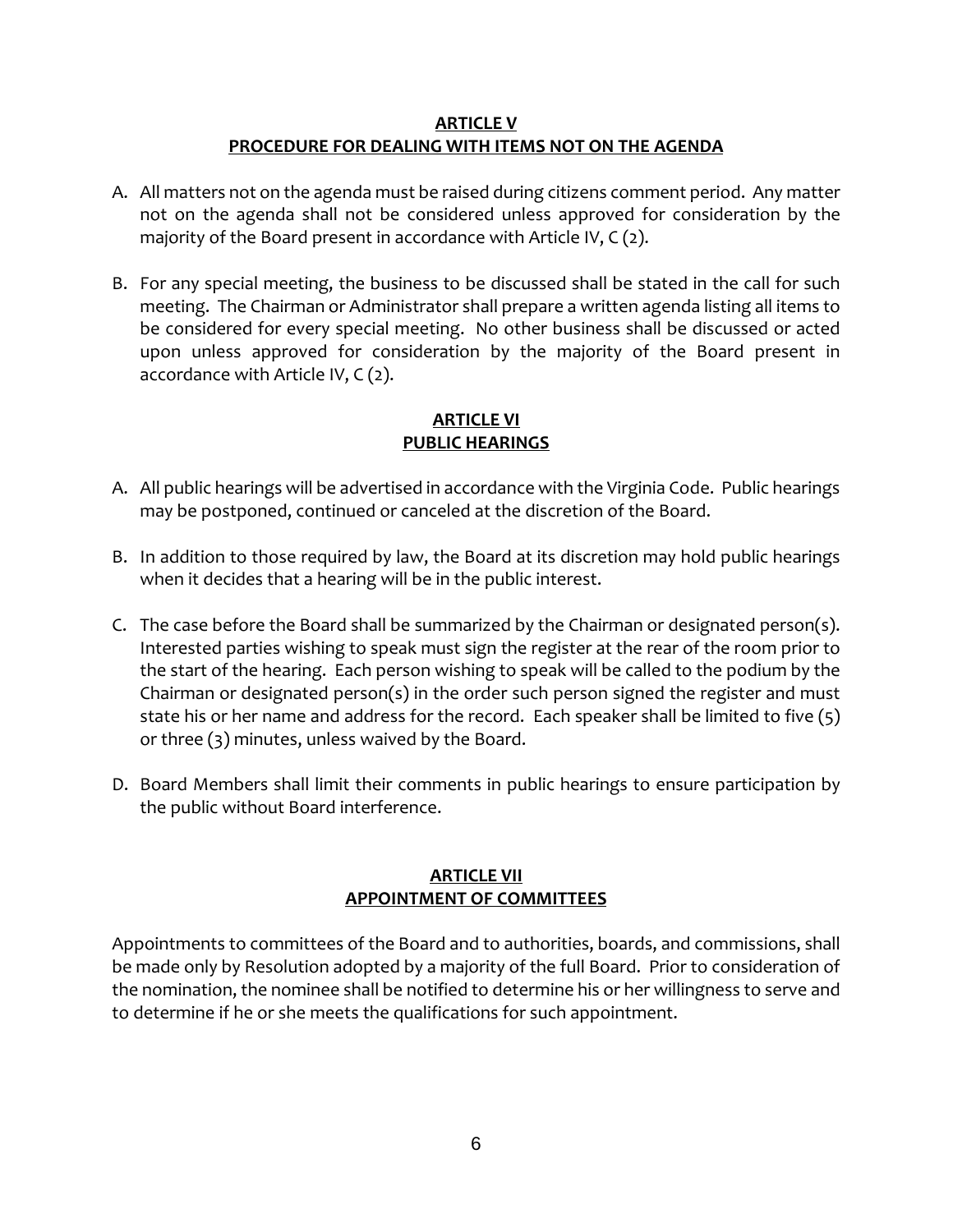### **ARTICLE VIII DUTIES OF THE COUNTY ADMINISTRATOR**

The County Administrator shall:

- A. Prepare the agenda for each meeting for approval in conformance with the agenda preparation procedure outlined in these bylaws.
- B. Keep a written record of all business transacted by the Board.
- C. Administer the financial control procedures of the County.
- D. Advise and inform the Board on all matters affecting County government.
- E. Execute all formal documents authorized by the Board of Supervisors.
- F. Provide and supervise all staff services directly under the control of the Board of Supervisors.
- G. The County Administrator shall be responsible for all personnel management of the County. Department Directors will be hired and dismissed with the consent of the Board of Supervisors*.*
- H. Prepare an annual operating budget for the County government in accordance with guidelines established by the State auditor's office for approval by the Board of Supervisors. He shall be responsible for maintaining adequate financial and accounting records on all County business under his control.
- I. Serve as the Board's representative in all circumstances where the Chairman, Vice Chairman, or a majority of the Board Members are not available.
- J. Perform all other duties delegated by the Board as required by law.

### **ARTICLE IX AMENDMENTS**

- A. The Bylaws may be amended by a recorded majority vote of the entire membership of the Board provided that written notice has been given to all members of the Board and a copy of the proposed amendment is sent with the notice, prior to said meeting.
- B. The Bylaws may be suspended in whole or in part only upon the unanimous vote of Board members present, relating to any matter before it.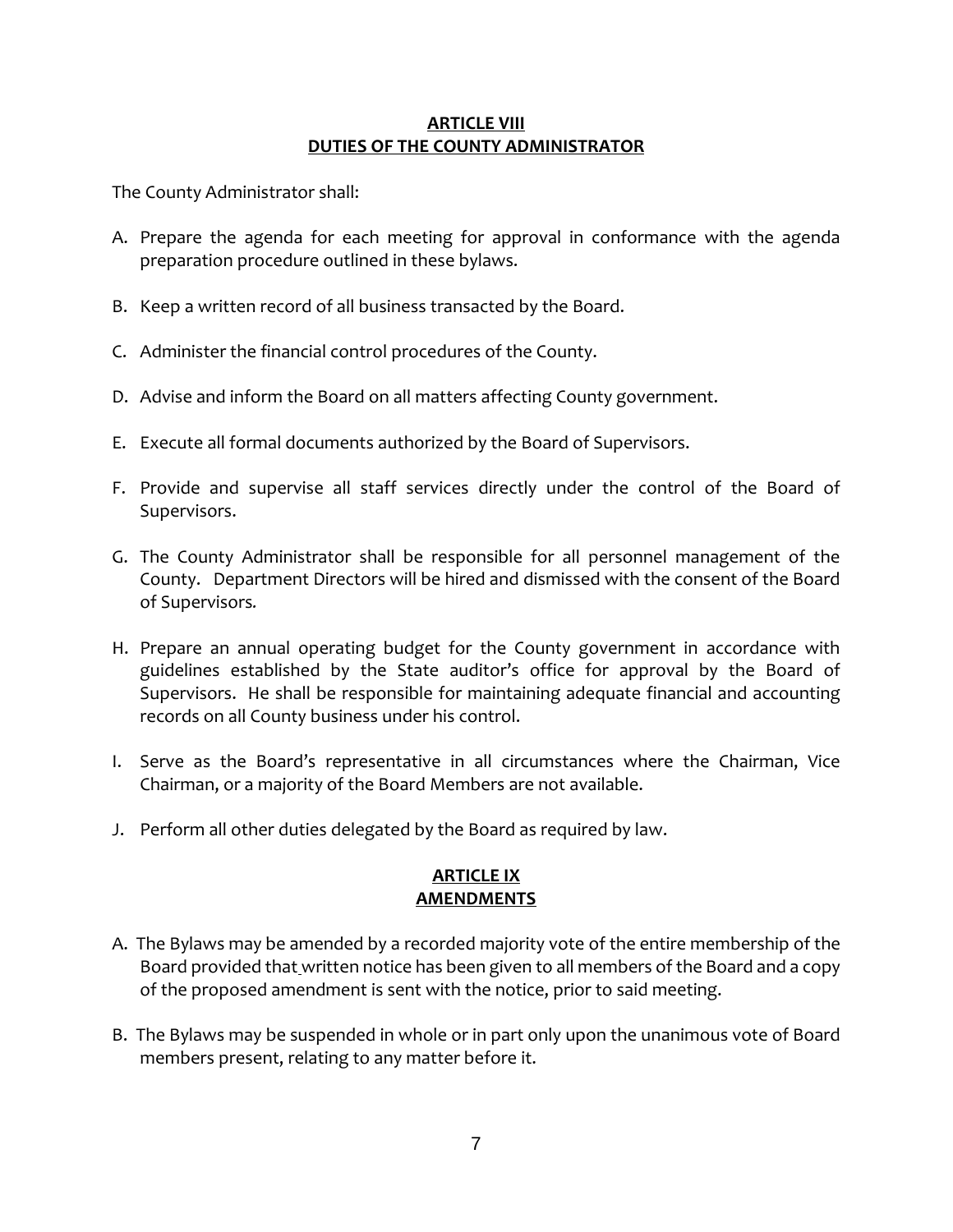### **CODE OF ETHICS AND STANDARDS OF CONDUCT FOR MEMBERS OF THE DINWIDDIE COUNTY BOARD OF SUPERVISORS**

### **CODE OF ETHICS**

Recognizing that persons who hold public office have been given a public trust and that the stewardship of such office demands the highest levels of ethical and moral conduct, any person serving on the Dinwiddie County Board of Supervisors should adhere to the following Code of Ethics:

- 1. Uphold the Constitution, laws and regulations of the United States and of all governments therein and never knowingly be a part to their evasion.
- 2. Put loyalty to the highest moral principles and to the County as a whole above loyalty to individuals, districts, or particular groups.
- 3. Give a full measure of effort and service to the position of trust for which stewardship has been granted; giving earnest effort and best thought to the performance of duties.
- 4. Seek to find and use the most equitable, efficient, effective, and economical means for getting tasks accomplished.
- 5. Adopt policies and programs that support the rights and recognize the needs of all citizens regardless of race, sex, age, religion, creed, country of origin or handicapping condition. Avoid adopting policies, supporting programs or engaging in activities that discriminate against or offend individuals because of race, sex, age, religion, creed, and country of origin or handicapping condition.
- 6. Ensure the integrity of the actions of the Board of Supervisors by avoiding discrimination through the dispensing of special favors or unfair privileges to anyone, whether for remuneration or not. A member should never accept for himself or herself or for family members, favors or benefits under circumstances, which might be construed by reasonable persons as influencing the performance of Board of Supervisors duties.
- 7. Make no private promises of any kind binding upon the duties of any office, since a public servant has no private word, which can be binding on public duty.
- 8. Engage in no business with the county government, or the school system, either directly or indirectly, which is inconsistent with the conscientious performance of Board of Supervisors duties except as may be consistent with the conflict of interest statutes in the Code of Virginia.